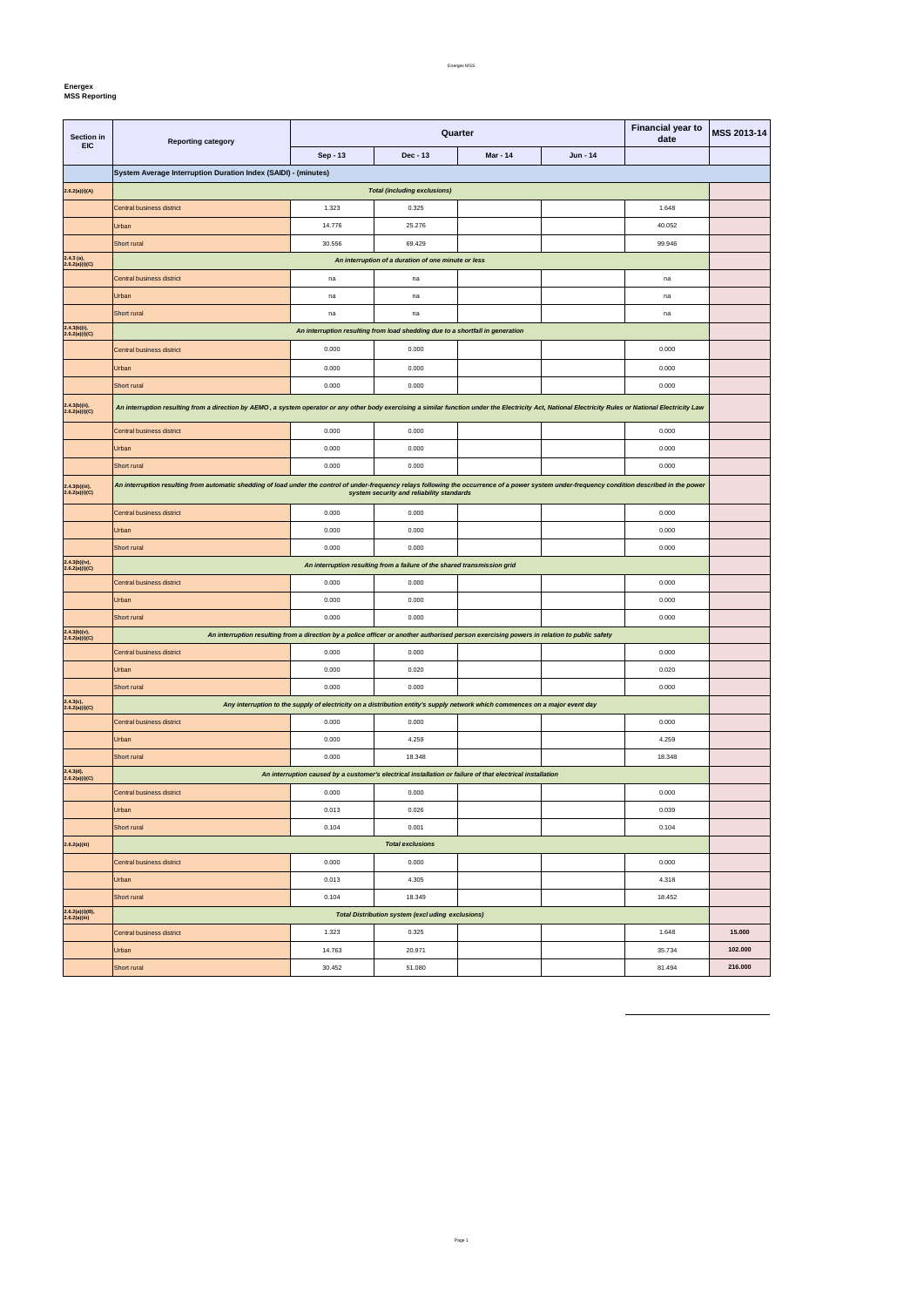| Section in<br><b>EIC</b> | <b>4 description of any major event days</b>  | Date             |
|--------------------------|-----------------------------------------------|------------------|
|                          | Storms<br>the contract of the contract of the | ' " /∪،<br>1/211 |

|                                     |                                                                                                                                                                                                                                                | <b>Financial year to</b><br>Quarter<br>date |                                                                                                                              |                 | MSS 2013-14 |       |       |
|-------------------------------------|------------------------------------------------------------------------------------------------------------------------------------------------------------------------------------------------------------------------------------------------|---------------------------------------------|------------------------------------------------------------------------------------------------------------------------------|-----------------|-------------|-------|-------|
| Section in<br><b>EIC</b>            | <b>Reporting category</b>                                                                                                                                                                                                                      | Sep - 12                                    | Dec - 12                                                                                                                     | <b>Mar - 13</b> | $Jun - 13$  |       |       |
|                                     | System Average Interruption Frequency Index (SAIFI) - (number)                                                                                                                                                                                 |                                             |                                                                                                                              |                 |             |       |       |
| <b>Total (including exclusions)</b> |                                                                                                                                                                                                                                                |                                             |                                                                                                                              |                 |             |       |       |
| 2.6.2(a)(i)(A),                     | Central business district                                                                                                                                                                                                                      | 0.006                                       | 0.002                                                                                                                        |                 |             | 0.009 |       |
| 2.6.2(a)(iii)                       | Urban                                                                                                                                                                                                                                          | 0.143                                       | 0.257                                                                                                                        |                 |             | 0.400 |       |
|                                     | Short rural                                                                                                                                                                                                                                    | 0.333                                       | 0.561                                                                                                                        |                 |             | 0.894 |       |
|                                     | An interruption of a duration of one minute or less                                                                                                                                                                                            |                                             |                                                                                                                              |                 |             |       |       |
| $2.4.3$ (a),                        | Central business district                                                                                                                                                                                                                      | na                                          | na                                                                                                                           |                 |             | na    |       |
| 2.6.2(a)(i)(C)                      | Urban                                                                                                                                                                                                                                          | na                                          | na                                                                                                                           |                 |             | na    |       |
|                                     | Short rural                                                                                                                                                                                                                                    | na                                          | na                                                                                                                           |                 |             | na    |       |
|                                     |                                                                                                                                                                                                                                                |                                             | An interruption resulting from load shedding due to a shortfall in generation                                                |                 |             |       |       |
| $2.4.3(b)(i)$ ,                     | <b>Central business district</b>                                                                                                                                                                                                               | 0.000                                       | 0.000                                                                                                                        |                 |             | 0.000 |       |
| 2.6.2(a)(i)(C)                      | Urban                                                                                                                                                                                                                                          | 0.000                                       | 0.000                                                                                                                        |                 |             | 0.000 |       |
|                                     | Short rural                                                                                                                                                                                                                                    | 0.000                                       | 0.000                                                                                                                        |                 |             | 0.000 |       |
|                                     | An interruption resulting from a direction by AEMO, a system operator or any other body exercising a similar function under the Electricity Act, National Electricity Rules or National Electricity Law                                        |                                             |                                                                                                                              |                 |             |       |       |
|                                     |                                                                                                                                                                                                                                                |                                             |                                                                                                                              |                 |             |       |       |
| $2.4.3(b)(ii)$ ,<br>2.6.2(a)(i)(C)  | Central business district                                                                                                                                                                                                                      | 0.000                                       | 0.000                                                                                                                        |                 |             | 0.000 |       |
|                                     | Urban                                                                                                                                                                                                                                          | 0.000                                       | 0.000                                                                                                                        |                 |             | 0.000 |       |
|                                     | Short rural                                                                                                                                                                                                                                    | 0.000                                       | 0.000                                                                                                                        |                 |             | 0.000 |       |
|                                     | An interruption resulting from automatic shedding of load under the control of under-frequency relays following the occurrence of a power system under-frequency condition described in the power<br>system security and reliability standards |                                             |                                                                                                                              |                 |             |       |       |
| 2.4.3(b)(iii),<br>2.6.2(a)(i)(C)    | Central business district                                                                                                                                                                                                                      | 0.000                                       | 0.000                                                                                                                        |                 |             | 0.000 |       |
|                                     | Urban                                                                                                                                                                                                                                          | 0.000                                       | 0.000                                                                                                                        |                 |             | 0.000 |       |
|                                     | Short rural                                                                                                                                                                                                                                    | 0.000                                       | 0.000                                                                                                                        |                 |             | 0.000 |       |
|                                     |                                                                                                                                                                                                                                                |                                             | An interruption resulting from a failure of the shared transmission grid                                                     |                 |             |       |       |
| 2.4.3(b)(iv),                       | Central business district                                                                                                                                                                                                                      | 0.000                                       | 0.000                                                                                                                        |                 |             | 0.000 |       |
| 2.6.2(a)(i)(C)                      | Urban                                                                                                                                                                                                                                          | 0.000                                       | 0.000                                                                                                                        |                 |             | 0.000 |       |
|                                     | Short rural                                                                                                                                                                                                                                    | 0.000                                       | 0.000                                                                                                                        |                 |             | 0.000 |       |
|                                     | An interruption resulting from a direction by a police officer or another authorised person exercising powers in relation to public safety                                                                                                     |                                             |                                                                                                                              |                 |             |       |       |
| $2.4.3(b)(v),$<br>$2.6.2(a)(i)(C)$  | Central business district                                                                                                                                                                                                                      | 0.000                                       | 0.000                                                                                                                        |                 |             | 0.000 |       |
|                                     | Urban                                                                                                                                                                                                                                          | 0.000                                       | 0.000                                                                                                                        |                 |             | 0.000 |       |
|                                     | Short rural                                                                                                                                                                                                                                    | 0.000                                       | 0.000                                                                                                                        |                 |             | 0.000 |       |
|                                     |                                                                                                                                                                                                                                                |                                             | Any interruption to the supply of electricity on a distribution entity's supply network which commences on a major event day |                 |             |       |       |
| $2.4.3(c)$ ,                        | Central business district                                                                                                                                                                                                                      | 0.000                                       | 0.000                                                                                                                        |                 |             | 0.000 |       |
| 2.6.2(a)(i)(C)                      | Urban                                                                                                                                                                                                                                          | 0.000                                       | 0.038                                                                                                                        |                 |             | 0.038 |       |
|                                     | Short rural                                                                                                                                                                                                                                    | 0.000                                       | 0.113                                                                                                                        |                 |             | 0.113 |       |
|                                     |                                                                                                                                                                                                                                                |                                             | An interruption caused by a customer's electrical installation or failure of that electrical installation                    |                 |             |       |       |
| 2.4.3(d),                           | Central business district                                                                                                                                                                                                                      | 0.000                                       | 0.000                                                                                                                        |                 |             | 0.000 |       |
| 2.6.2(a)(i)(C)                      | Urban                                                                                                                                                                                                                                          | 0.000                                       | 0.000                                                                                                                        |                 |             | 0.000 |       |
|                                     | Short rural                                                                                                                                                                                                                                    | 0.002                                       | 0.000                                                                                                                        |                 |             | 0.002 |       |
|                                     |                                                                                                                                                                                                                                                |                                             | <b>Total exclusions</b>                                                                                                      |                 |             |       |       |
| 2.6.2(a)(iii)                       | Central business district                                                                                                                                                                                                                      | 0.000                                       | 0.000                                                                                                                        |                 |             | 0.000 |       |
|                                     | Urban                                                                                                                                                                                                                                          | 0.000                                       | 0.038                                                                                                                        |                 |             | 0.038 |       |
|                                     | Short rural                                                                                                                                                                                                                                    | 0.002                                       | 0.113                                                                                                                        |                 |             | 0.115 |       |
|                                     |                                                                                                                                                                                                                                                |                                             | <b>Total Distribution System (excluding exclusions)</b>                                                                      |                 |             |       |       |
| 2.6.2(a)(i)(B),                     | Central business district                                                                                                                                                                                                                      | 0.006                                       | 0.002                                                                                                                        |                 |             | 0.009 | 0.150 |
| 2.6.2(a)(iii)                       | Urban                                                                                                                                                                                                                                          | 0.143                                       | 0.219                                                                                                                        |                 |             | 0.362 | 1.220 |
|                                     | Short rural                                                                                                                                                                                                                                    | 0.331                                       | 0.448                                                                                                                        |                 |             | 0.779 | 2.420 |

| 2.6.2(a)(i)(D) | Storms | 9/12/2013 |
|----------------|--------|-----------|
|                |        |           |

| Section in     |                                                                                                                                                       | <b>Exceeded MSS</b> |
|----------------|-------------------------------------------------------------------------------------------------------------------------------------------------------|---------------------|
| <b>EIC</b>     | An explanation of reasons for a distribution entity exceeding (where applicable) those minimum service standards and proposals to improve performance |                     |
| 2.6.2(a)(i)(E) | N/A                                                                                                                                                   |                     |

Page 2